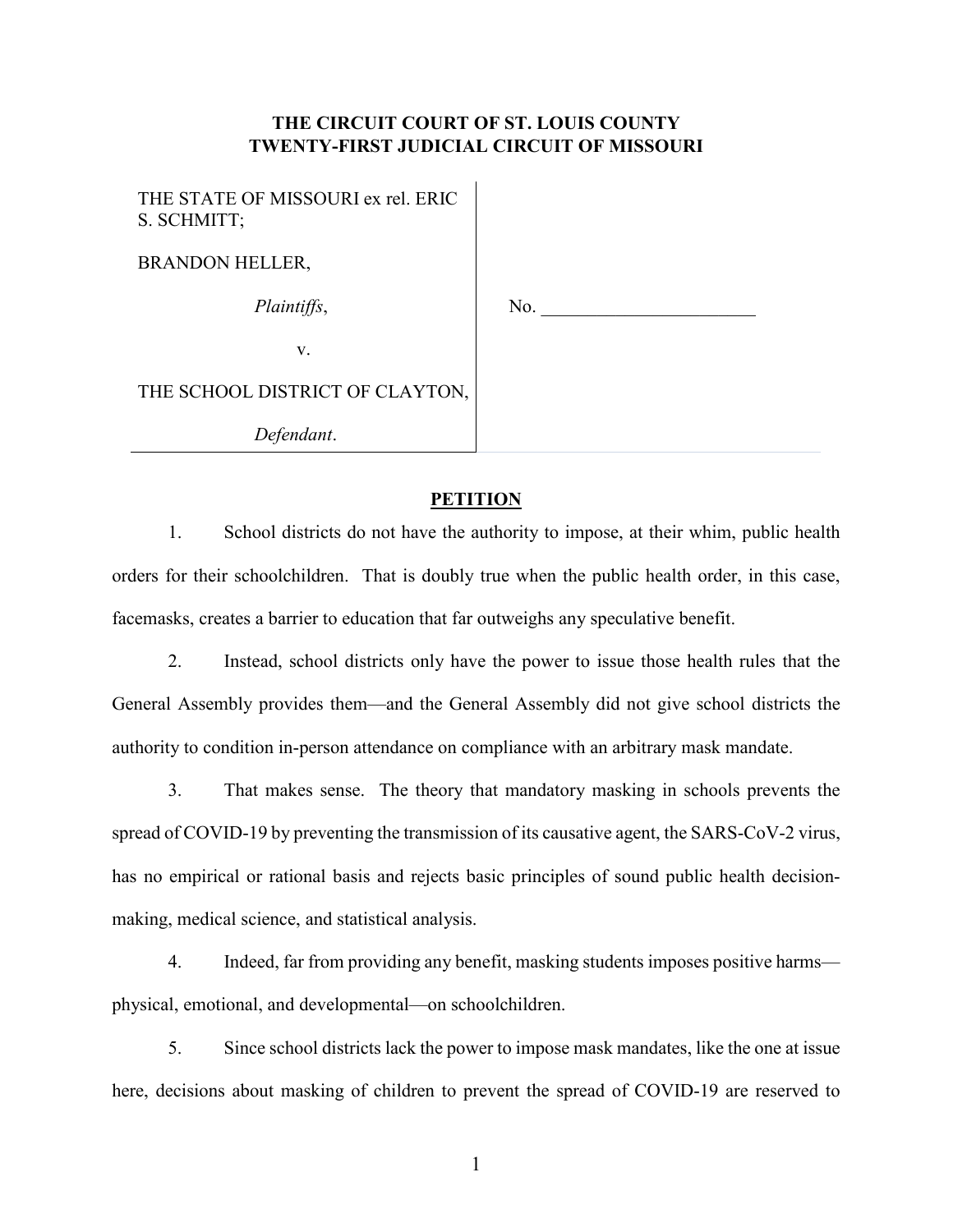parents, not to school districts. That follows from the fundamental truth that "[t]he child is not the mere creature of the state; those who nurture him and direct his destiny have the right, coupled with the high duty, to recognize and prepare him for additional obligations." *Pierce v. Soc'y of the Sisters of the Holy Name of Jesus & Mary*, 268 U.S. 510, 535 (1925).

6. Missouri Attorney General Eric S. Schmitt seeks to protect the welfare of Missouri's children and the liberty and constitutional rights of the people of Missouri.

7. Attorney General Schmitt brings this action to prevent unlawful, unconstitutional, arbitrary, capricious, and unreasonable conduct by the Defendant.

8. Brandon Heller is a parent with a child who attend schools in Defendant District. He bring this action to protect his child against the District's unlawful mask mandate and to vindicate his rights as taxpayers.

## **JURISDICTION AND VENUE**

9. This Court has jurisdiction under Mo. Const. art V, § 14(a), § 527.010, RSMo, *et seq.*, § 536.150, RSMo, § 536.050, RSMo., and other applicable law.

10. Venue is proper in this Court under §§ 508.010.2(2) and 508.050, RSMo.

### **PARTIES**

11. Plaintiff State of Missouri is a sovereign State of the United States of America.

12. Eric S. Schmitt is the 43rd Attorney General of the State of Missouri. Attorney General Schmitt is authorized to "institute, in the name and on the behalf of the state, all civil suits and other proceedings at law or in equity requisite or necessary to protect the rights and interests of the state, and enforce any and all rights, interests or claims against any and all persons, firms or corporations in whatever court or jurisdiction such action may be necessary; and he may also appear and interplead, answer or defend, in any proceeding or tribunal in which the state's interests are involved." § 27.060, RSMo.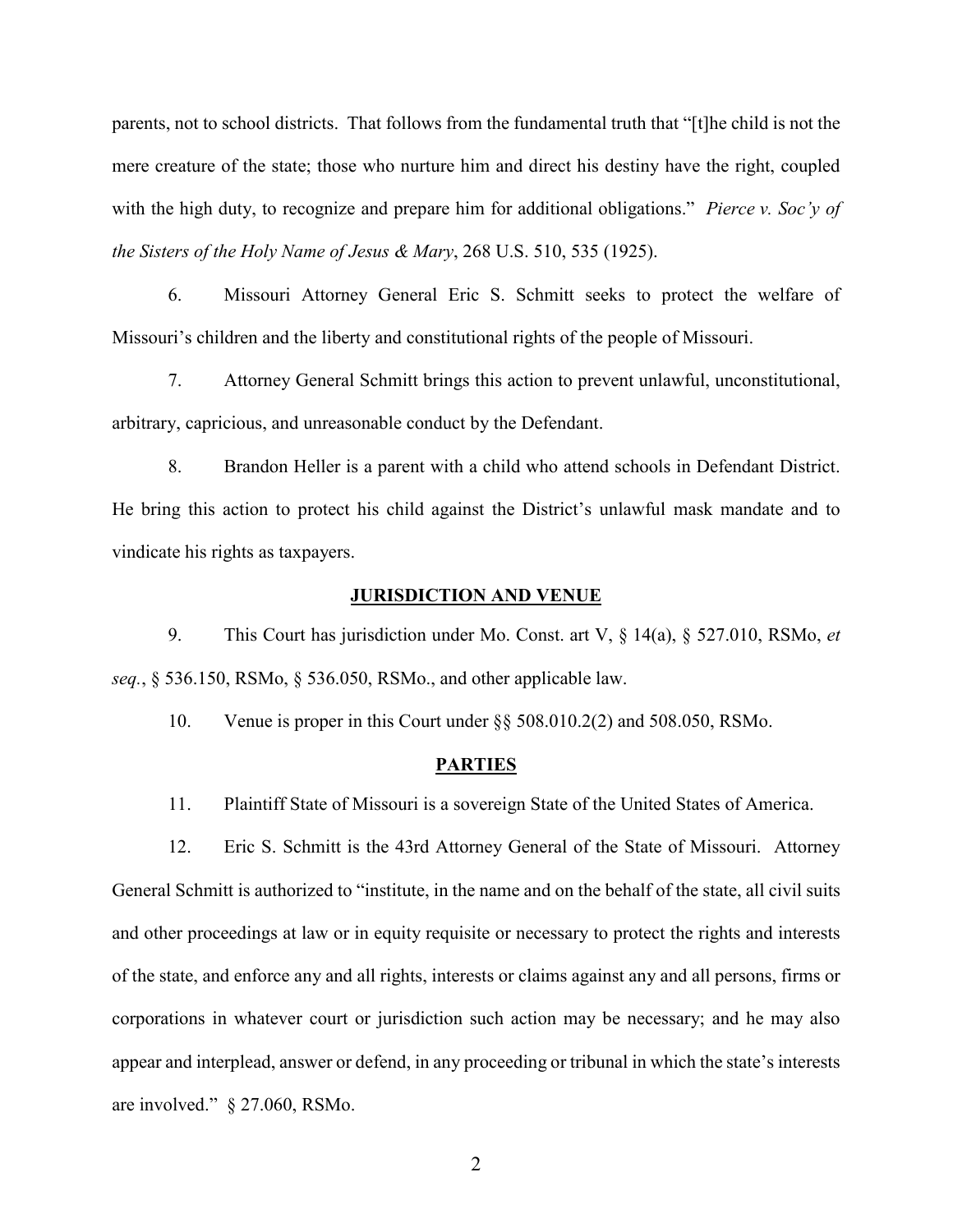13. Attorney General Schmitt sues to vindicate Missouri's sovereign interest in controlling the exercise of sovereign power over individuals and entities within its borders; Missouri's sovereign interest in ensuring the enforcement of Missouri law within Missouri's borders; and Missouri's quasi-sovereign and *parens patriae* interest in the freedom, health, and physical, psychological, educational, and economic well-being of a significant segment of its populace. This interest includes, but is not limited to, preventing the spread of the COVID-19 virus within the state as well as protecting the health and welfare of the State's residents from arbitrary, capricious, unreasonable, unlawful, and ultimately harmful public health policies.

14. Attorney General Schmitt sues to vindicate Missouri's sovereign interest in ensuring that its political subdivisions do not exercise authority vested in them under state law in a fashion that violates the Missouri Constitution or Missouri law.

15. Attorney General Schmitt sues to vindicate Missouri's interest in ensuring that the children of the State receive an appropriate education.

16. Plaintiff Brandon Heller is a parent whose child attends school in the District. Plaintiff's child is thus subject to the Mask Mandate and Plaintiff sues to vindicate his interest, as a parent, to prevent his child from being subject to the unlawful and arbitrary mandate.

17. Brandon Heller is the "Private Plaintiff" and he and the State of Missouri are the "Plaintiffs".

18. Private Plaintiff also sue as a taxpayer:

a. Private Plaintiff is a taxpayer of the district.

b. On information and belief, the District is expending public funds to implement and to enforce the illegal Mask Mandate. This includes, but is not limited to, expending funds to disseminate information about the Mask Mandate, to enforce the Mask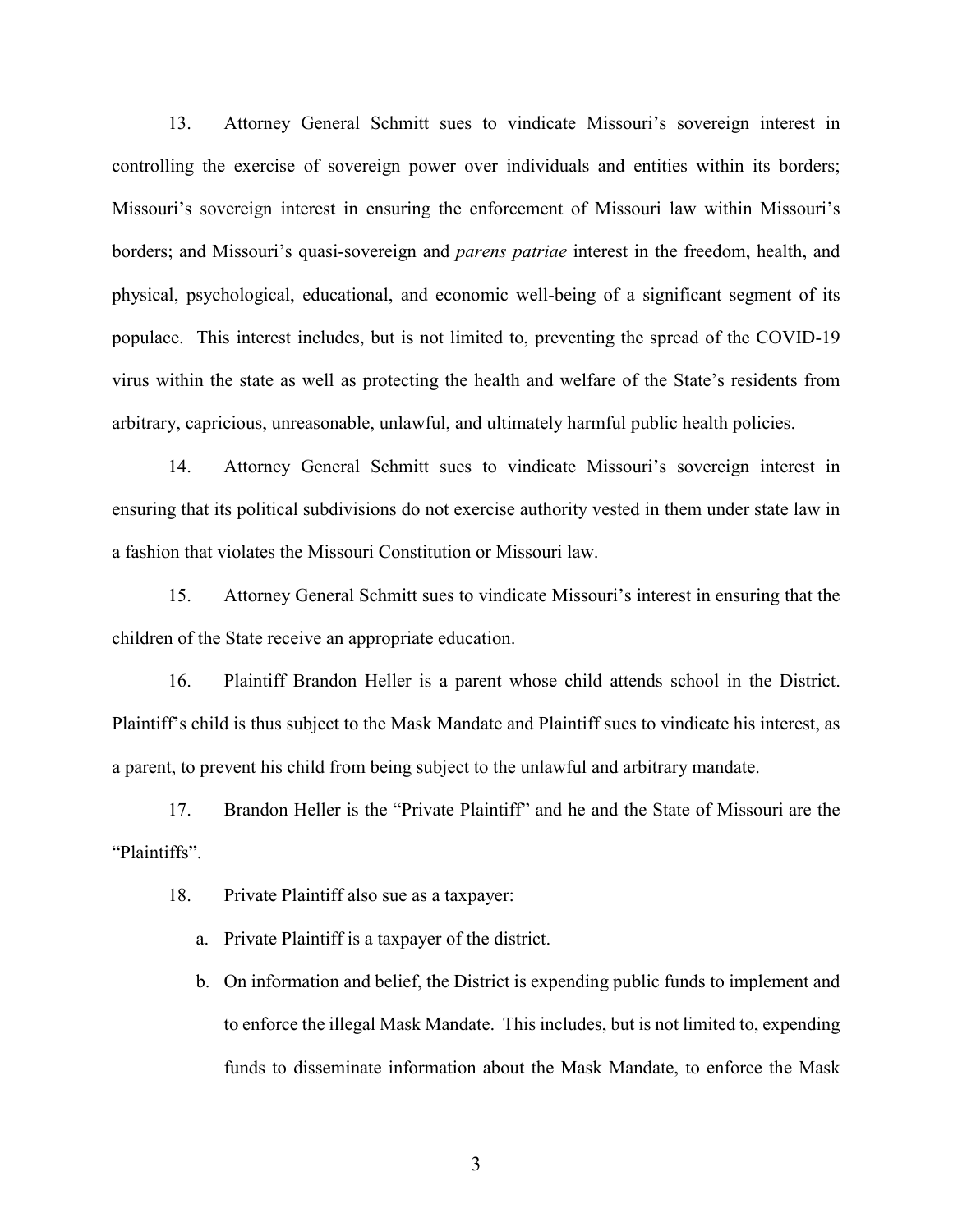Mandate (including by setting up virtual learning to enforce related quarantine rules), and to drum-up public support for the Mask Mandate.

19. Defendant the School District of Clayton is responsible for providing a free, public education to the children within its district. It is a public school district and is a political subdivision of the State of Missouri.

## **FACTUAL ALLEGATIONS**

20. Plaintiffs incorporate the allegations in all preceding paragraphs by reference.

## **I. The District's mask mandate**

21. At the start of the school year, in August 2021, the District had in place a mandatory masking requirement for all of its schools in response to the COVID-19 pandemic.

22. On information and belief, the District Board has delegated, to some extent, the decision to impose masking requirements on administrators and has not consistently approved their decisions.

23. At that time, a statewide emergency declaration under Chapter 44 was in effect relating to COVID-19.

24. On information and belief, the District Board failed to consistently reauthorize its earlier masking requirement every thirty days. The last authorization appears to have occurred at the September 29, 2021, Board Meeting.

25. The current Mask Mandate requires students to wear masks while indoors. *See* Ex. A. On information and belief, there are no or are very limited exceptions to that requirement. The Mask Mandate does not exempt vaccinated or previously infected students.

26. While the Mask Mandate does not define what constitutes a "mask," on information and belief, cloth masks suffice and are the dominant method of compliance.

27. The Mask Mandate does not have an end date.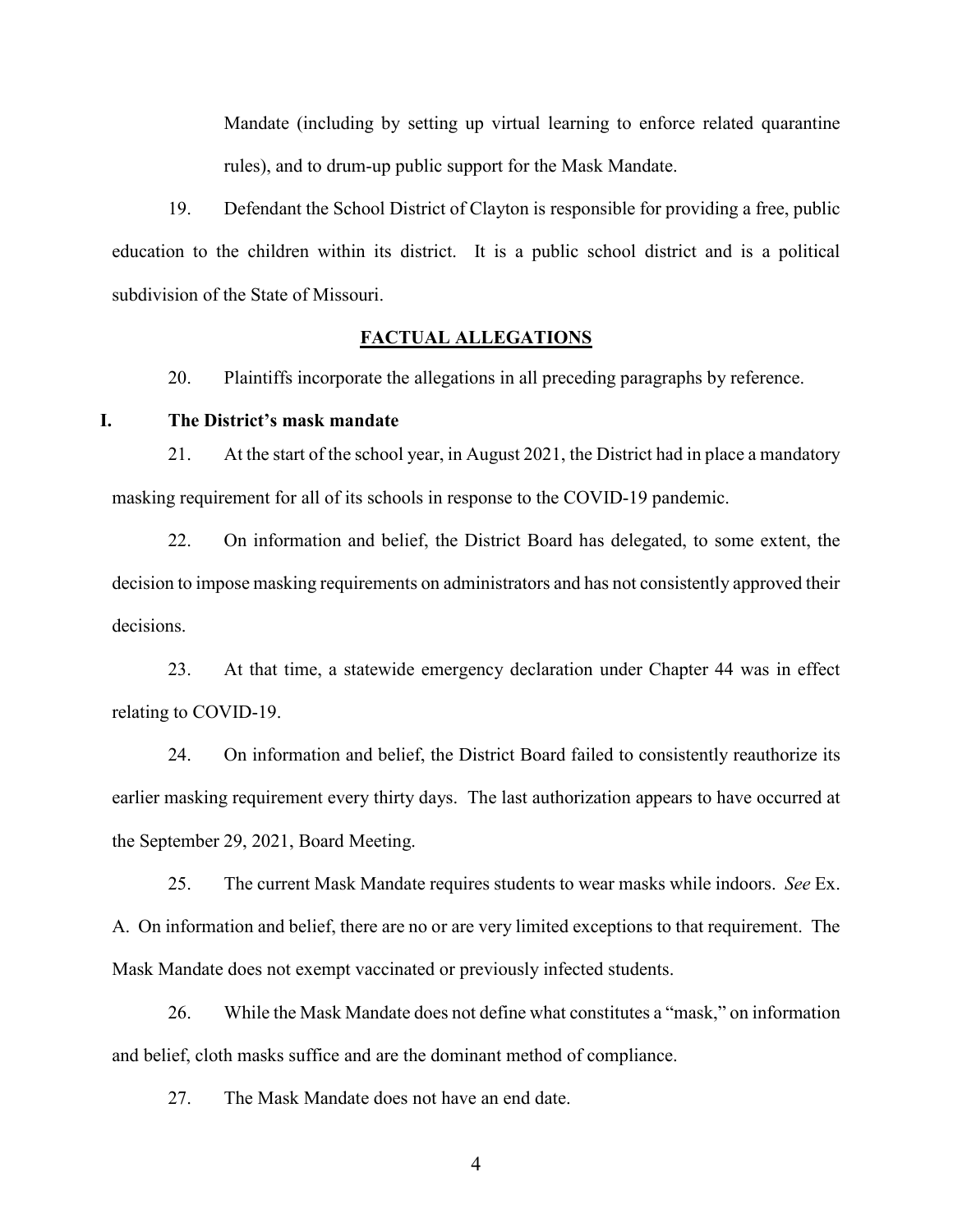28. On information and belief, the District relies on state statutes as authorizing the Mask Mandate.

29. On information and belief, the District also established a set of quarantine and isolation rules.

**II. Public Health Decision-Making**

30. Public health decision-making requires considering a number of factors, some of which are quantitative (*e.g.*, disease severity, characteristics of the virus), some of which are qualitative (*e.g.*, a community's trust in public health officials and anticipated reactions), and some that blend these factors.

31. Public health decision-making recognizes that many public health decisions are made in the absence of complete information, and understands that decisions must be continuously updated in light of new information.

32. Public health decision-making understands that public health decisions considers not just the effect of a decision on the transmission of a disease but also the social and economic effects a decision may have on the public at large.

33. In short, rational public health decision-making is a holistic process that requires consideration of innumerable factors, many of which defy ready quantification.

### **III. SARS-CoV-2 and COVID-19 characteristics**

34. SARS-CoV-2 is a virus that causes COVID-19, which is an influenza-like illness. Like the flu, COVID-19 is a respiratory illness spread primarily through droplets and small, aerosolized particles.

35. COVID-19, as a global pandemic, has affected the entire State of Missouri.

36. The extent of transmission of COVID-19 ebbs and flows based on a number of factors, including seasonality and the presence of new variants of SARS-CoV-2. On information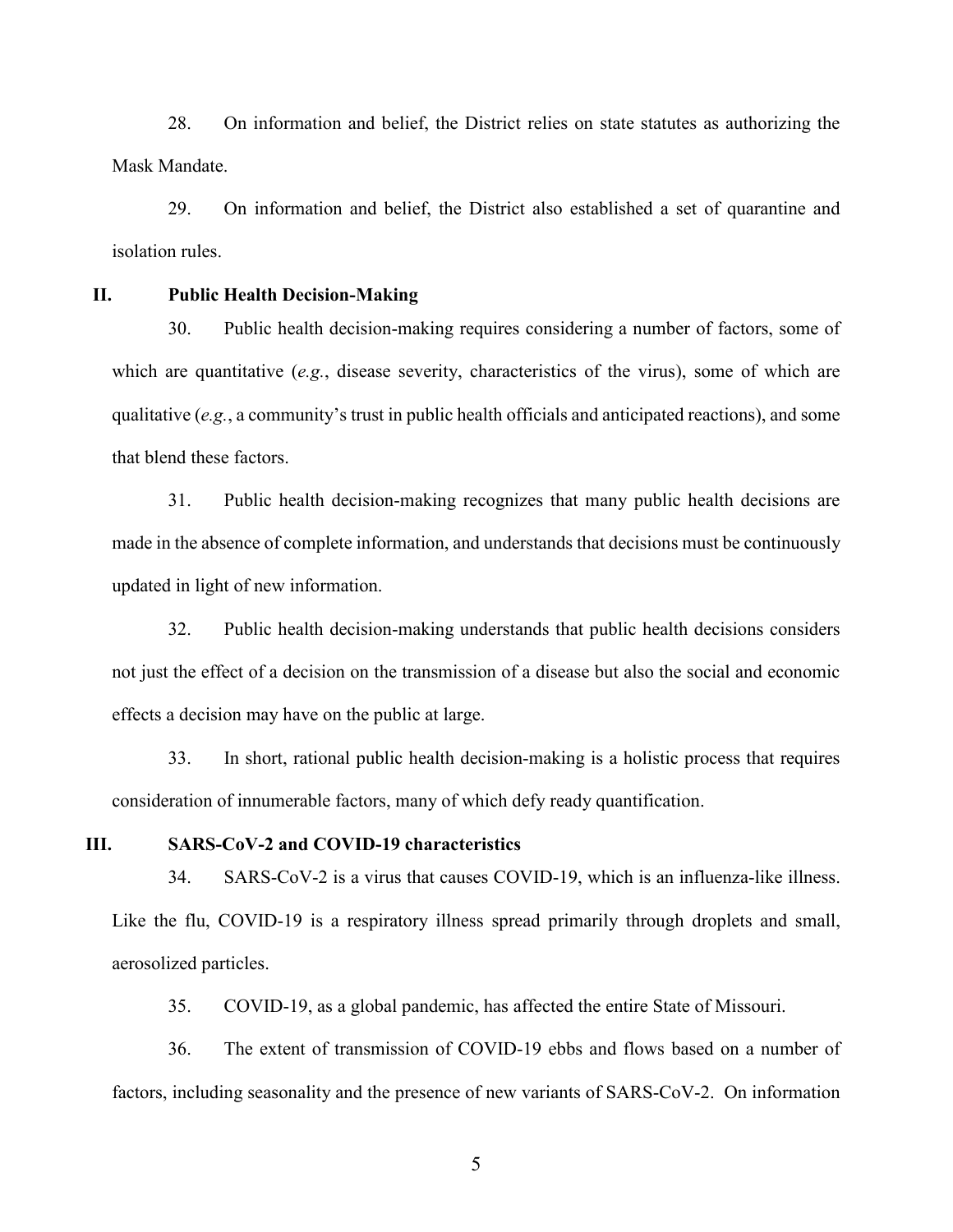and belief, omicron is the dominant SARS-CoV-2 variant in Missouri.

37. Doctors report that the omicron variant of SARS-CoV-2 appears to be mild and much less virulent than prior variants and the original virus. For example, Dr. Anthony Fauci (director of the National Institute of Allergy and Infectious Diseases) recently commented that "all indications point to a lesser severity of omicron versus delta." Kevin Breuninger, *Fauci Says All Indications Suggest that Omicron is Less Severe Than Delta, But Warns Against Complacency*, CNBC (Dec. 29, 2021), https://cnb.cx/3ru9F4J.

38. Regardless of variant, COVID-19 is not a serious health risk for the vast majority of the population—and especially for children and young adults. Rather, the risk of serious negative health outcomes from COVID-19 goes up with age. Thus, children—especially healthy children—do not face a significant risk of serious illness or death if they catch COVID-19.

39. It is likely that the vast majority of people in Missouri have some form of immunity to COVID-19 either due to vaccination or prior infection. Current evidence indicates that natural immunity (*i.e.*, immunity from prior infection), is durable and protects against reinfection and severe health outcomes. Current evidence suggests that vaccine-mediated immunity, while inferior to natural immunity, provides protection against severe, negative health outcomes for at least a season.

40. Furthermore, there is no evidence that children drive the spread of COVID-19. Bearing that out is evidence that schools are not sources of COVID-19 transmission/outbreaks in a community, but rather transmission of COVID-19 in school reflects patterns of community transmission.

## **IV. Masks fail to provide adequate protection and offer a false sense of security.**

41. Doctors appear to agree that it is time to "retire the cloth mask." Former commissioner of the FDA, Dr. Scott Gottlieb, has said, "Cloth masks aren't going to provide a lot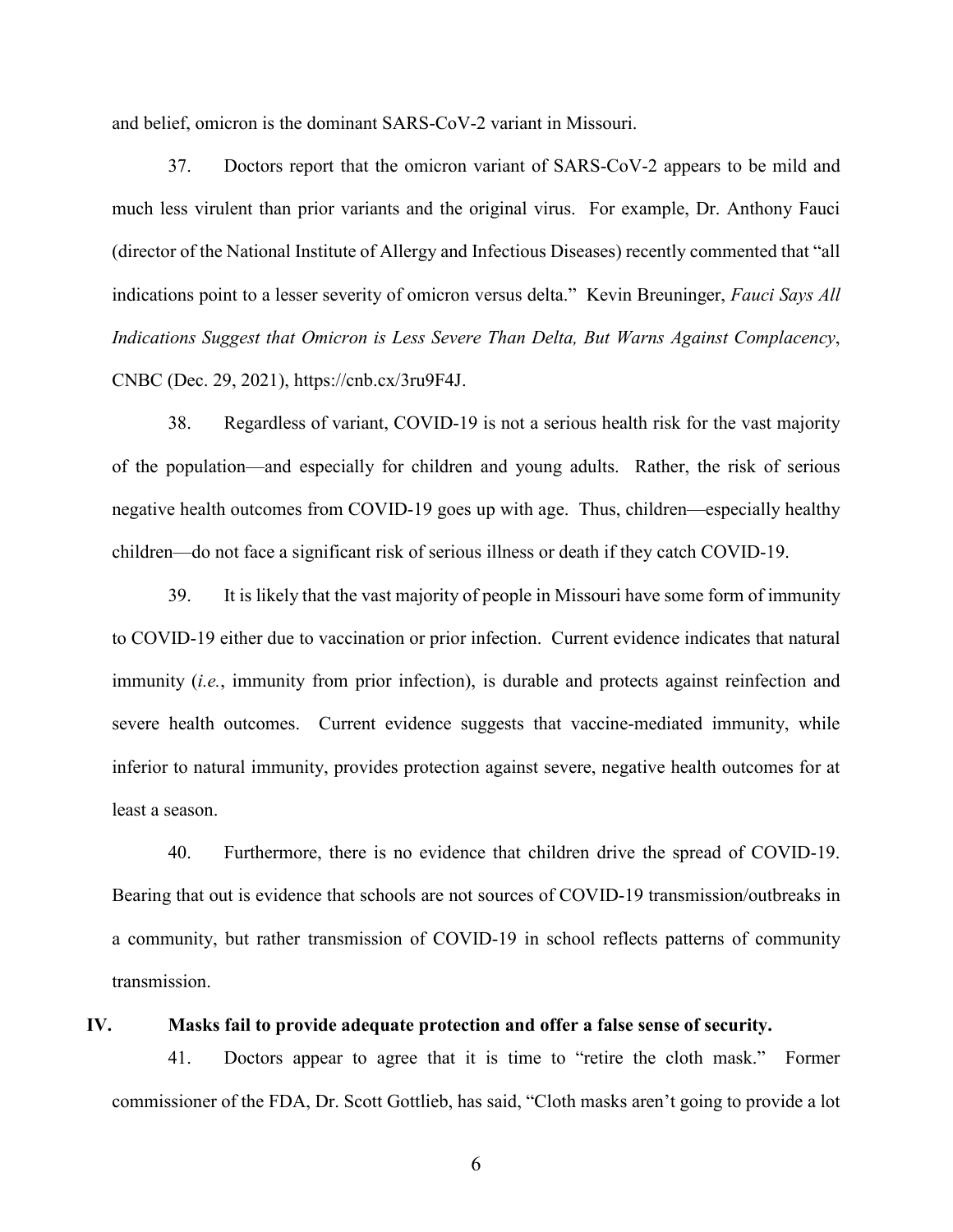of protection, that's the bottom line. This is an airborne illness. We now understand that, and a cloth mask is not going to protect you from a virus that spreads through airborne transmission." Full Transcript: Dr. Scott Gottlieb on 'Face the Nation,' January 2, 2022, CBS NEWS (Jan. 2, 2022), https://cbsn.ws/3558jWB. Indeed even masking advocates admit that "[c]loth masks are little more than facial decorations. There's no place for them in light of Omicron." Kristen Rogers, *Why You Should Upgrade Your Mask As the Omicron Variant Spreads*, CNN HEALTH (Dec. 24, 2021), https://cnn.it/3GL4h3s.

42. That is consistent with the data. Cloth and surgical masks are not effective at preventing the spread of COVID-19. Many studies show no distinguishable difference between places with mask mandates and those without them. And studies claiming that masks are effective at preventing the spread of COVID-19 are generally of poor quality and are unreliable. Indeed, mask wearing may even be counterproductive in preventing the spread of disease.

43. Furthermore, there are documented harms associated with long-term wearing of masks. Studies, for example, have found that children who wear masks in schools suffer physical discomfort (*e.g.*, headaches), mental and emotional pain (*e.g.*, less happiness or irritability), and are less capable at school. Masks could also impair the educational and emotional development of children.

44. In short, mask mandates—especially for school children—represent a reversal of a long-held consensus on the merits of community masking, and rests on assumptions and premises that reject the fundamental tenets of modern medicine, statistical analysis, and public health decision-making. They do so while failing a cost-benefit analysis and imposing real, tangible harm.

#### **COUNT ONE – DECLARATION THAT THE MASK MANDATE IS VOID**

45. Plaintiffs incorporate by reference the allegations in all preceding paragraphs.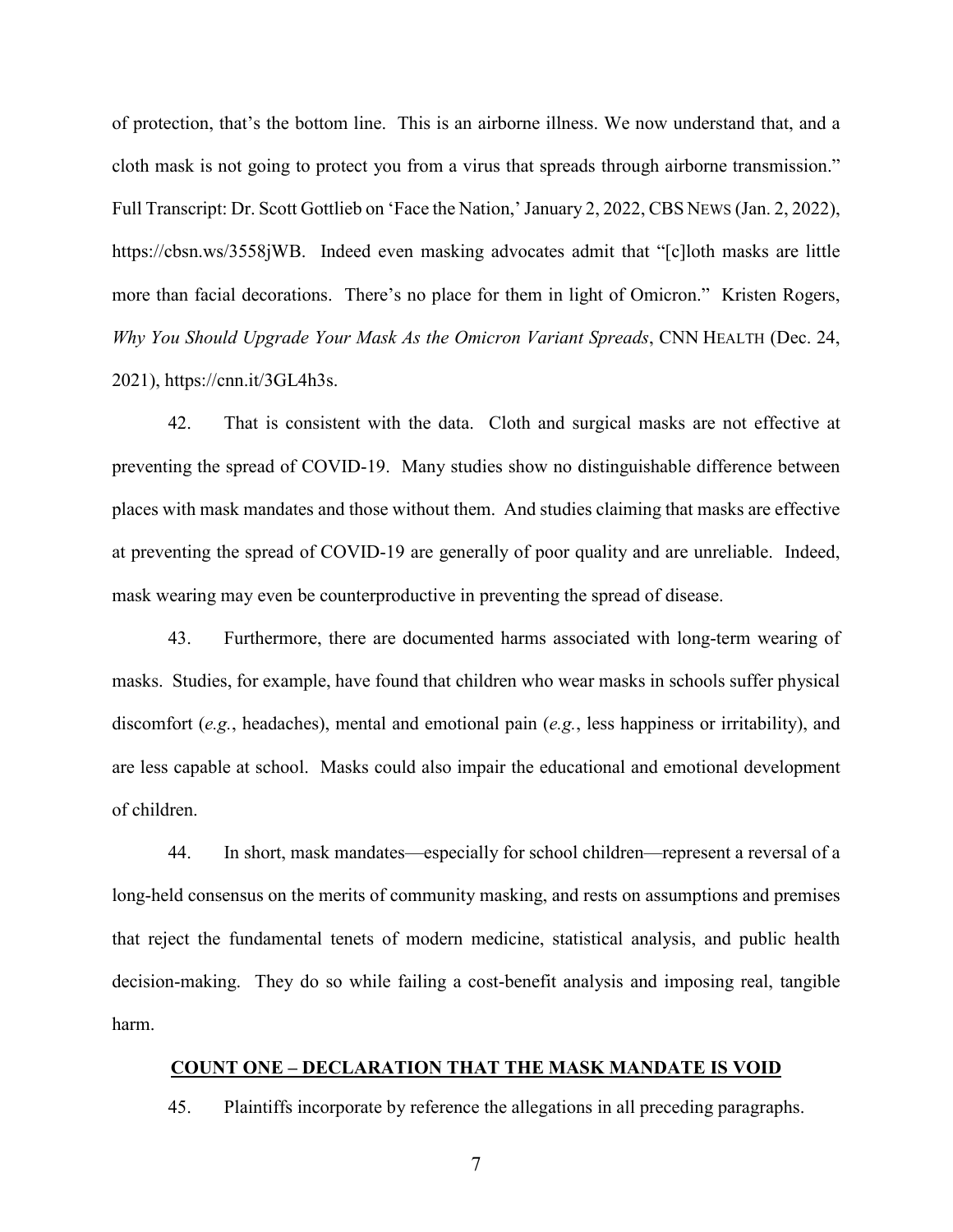46. The District is a political subdivision within the meaning of § 67.265.1, RSMo.

47. The Mask Mandate, or a substantively similar requirement, has been in place since August 2021 at the very least.

48. At the time the Mask Mandate was issued, there was a statewide emergency declaration in place with respect to COVID-19.

49. The Mask Mandate and prior mandatory masking requirements restrict access to "schools, or other places of public or private gathering or assembly," § 67.265.1(1), RSMo, because they limit access to schools to only masked individuals or to individuals who fall under an exception to the mask requirement.

50. On information and belief, students who refuse to comply with the Mask Mandate will be excluded from school property, face discipline, and may be sent home.

51. On information and belief, students who refuse to comply with the Mask Mandate will not be allowed in school and may be required to use virtual instruction.

52. The prior mandatory masking rules expired when the School Board failed to authorize it within a thirty-day period of a prior authorization. Mandatory masking orders thus became prohibited orders.

53. The Mask Mandate is a prohibited order because it is a mandatory masking requirement.

54. For those reasons, and others, the Mask Mandate is a prohibited order and void under § 67.265.

55. On information and belief, the District failed to comply with § 67.265.4, and so the Mask Mandate is void.

### **COUNT TWO – MASK MANDATE IS UNLAWFUL**

56. Plaintiffs incorporate by reference the allegations in all preceding paragraphs.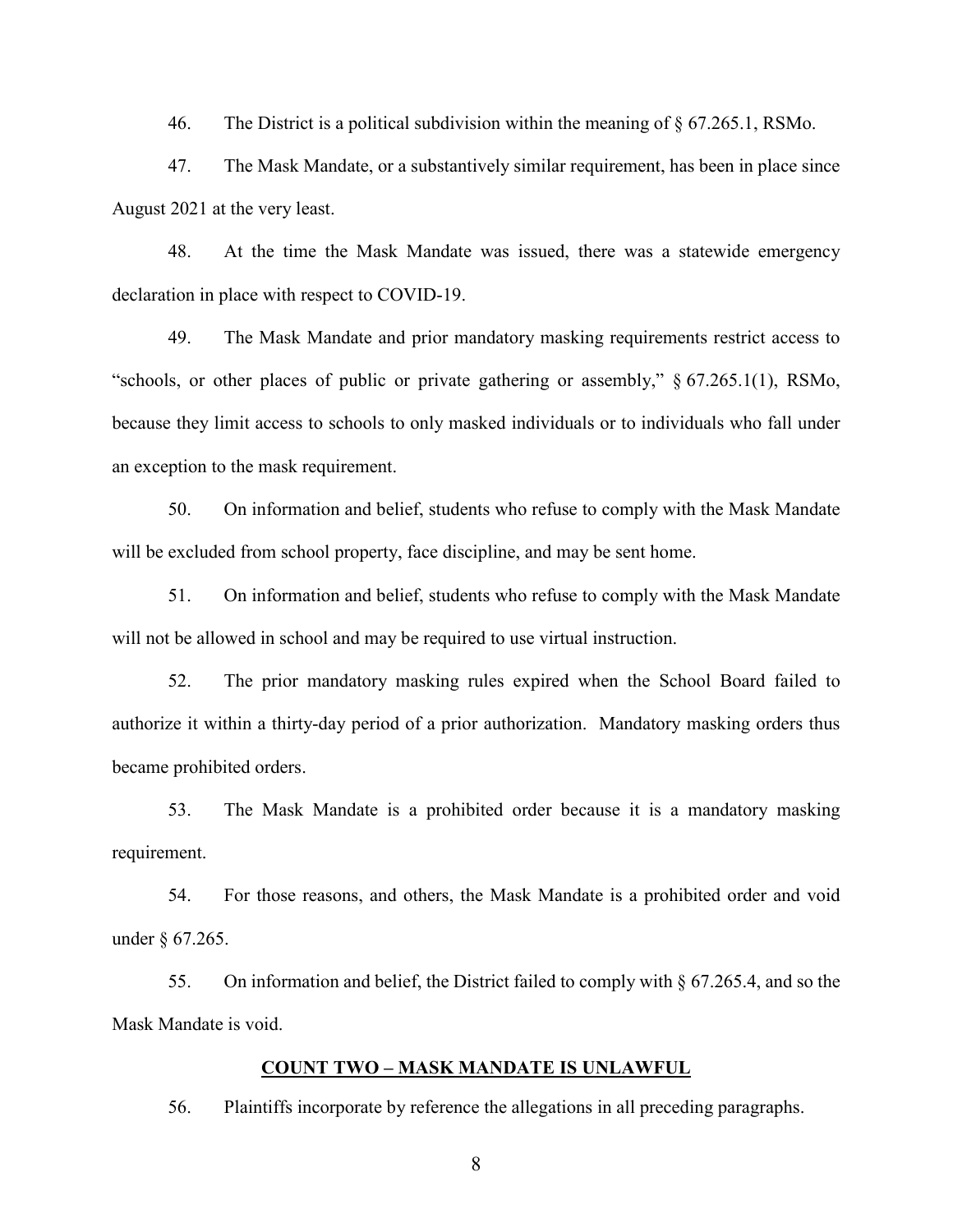57. Plaintiffs challenge the validity of the Mask Mandate, and seek a declaration that it is unlawful and *ultra vires*.

58. By law, "[i]t shall be the general duty and responsibility of the department of health and senior services to safeguard the health of the people in the state and all its subdivisions." § 192.020.1, RSMo.

59. DHSS has not delegated, and indeed could not delegate, that authority to school districts.

60. The local health authority cannot issue an order requiring schoolchildren to wear masks.

61. Neither the Missouri Constitution nor the General Assembly has granted the School District a general police power to enact law for the public welfare.

62. In fact, Missouri statutes require DHSS to set health policy in schools. This indicates that only DHSS may provide appropriate measures to safeguard the public health. *See*  § 167.181, RSMo (DHSS promulgates mandatory vaccination requirements for schoolchildren); § 167.182, RSMo (DHSS develops informational brochure on HPV).

63. Missouri law thus does not authorize Defendant to impose a Mask Mandate.

64. The District does not have authority to impose a Mask Mandate for public health reasons.

65. For those reasons, the Mask Mandate is an unlawful order and Missouri's schoolchildren should not be subject to it.

## **COUNT THREE – THE MASK MANDATE IS UNREASONABLE, ARBITRARY, AND CAPRICIOUS**

66. Plaintiffs incorporate by reference the allegations in all preceding paragraphs.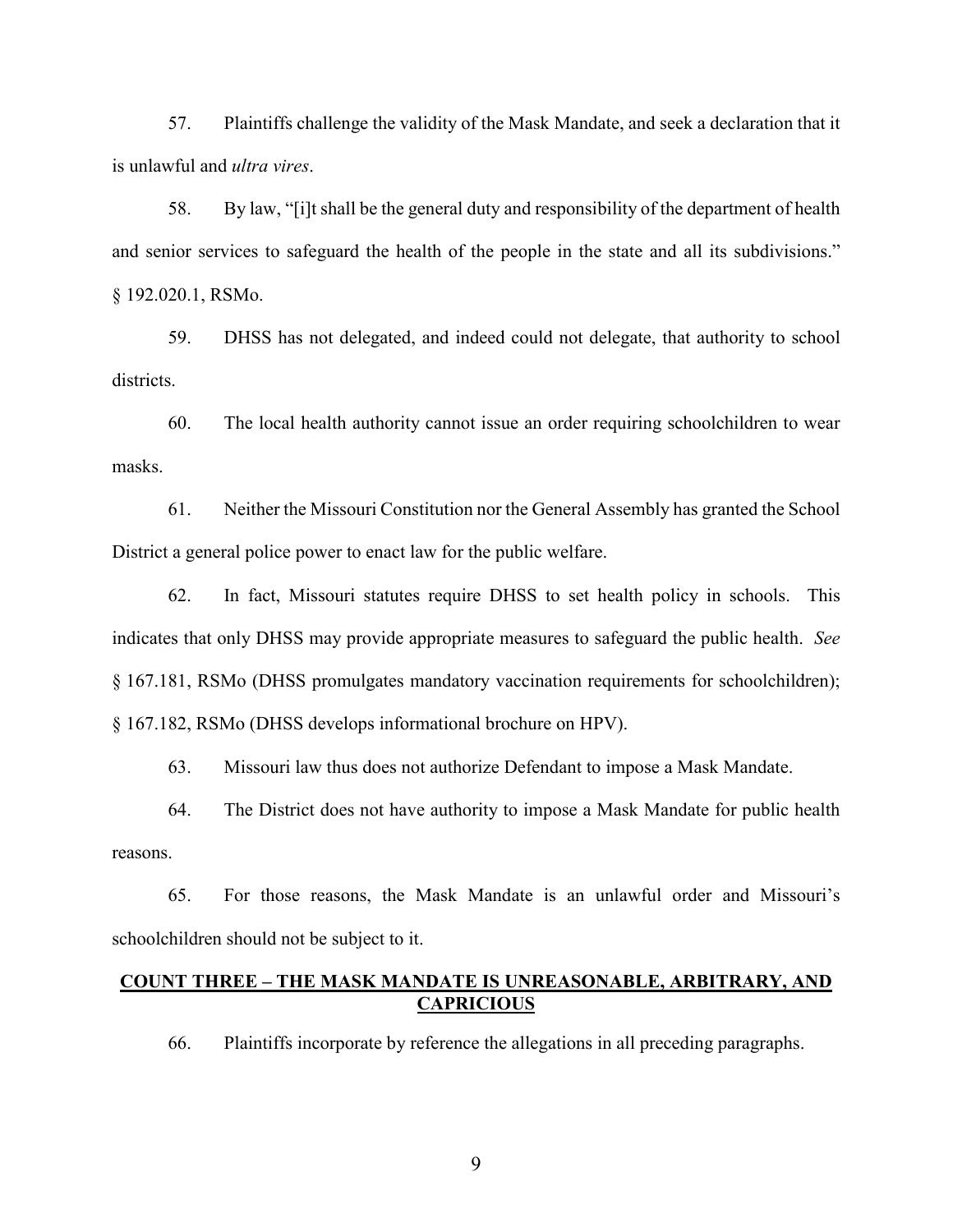67. Plaintiffs challenge the validity of the Mask Mandate, and seek a declaration that that it is unreasonable, arbitrary, and capricious.

68. School Districts are "agencies" within the definition under the Missouri Administrative Procedure Act. *See P.L.S. ex rel. Shelton v. Koster*, 360 S.W.3d 805, 818 (Mo. Ct. App. 2011). School Districts may not exercise their power in an "unreasonable, arbitrary, capricious or unlawful manner." *Magenheim v. Bd. of Educ. of Sch. Dist. of Riverview Gardens*, 347 S.W.2d 409, 417 (Mo. App. 1961).

69. The Mask Mandate requires all schoolchildren attending schools in the District to wear a mask with few exceptions. That decision is arbitrary and capricious.

70. Government action is arbitrary, capricious, and unreasonable when it is based on *post hoc* rationalization, when it fails to consider an important part of the problem it is addressing, and when it fails to consider less restrictive alternatives before infringing on citizens' liberty. *See*, *e.g.*, *Dep't of Homeland Sec. v. Regents of the Univ. of Cal.*, 140 S. Ct. 1891, 1905, 1909 (2020); *Michigan v. EPA*, 135 S. Ct. 2699, 2706 (2015). "[A]n agency which completely fails to consider an important aspect or factor of the issue before it may also be found to have acted arbitrarily and capriciously." *Barry Serv. Agency Co. v. Manning*, 891 S.W.2d 882, 892 (Mo. App. W.D. 1995) (quoting *Motor Vehicle Mfrs. Ass'n of U.S., Inc. v. State Farm Mut. Auto. Ins. Co*., 463 U.S. 29, 43 (1983)). In addition, agencies must consider whether there are less restrictive policies that would achieve their goals. *See Regents of the Univ. of Calif.*, 140 S. Ct. at 1912 (quoting *State Farm Mut. Auto.*, 463 U.S. at 51).

71. On information and belief, the District failed to consider fully the potential social and economic consequences of the Mask Mandate, including the effect of the mandate on schools and the community.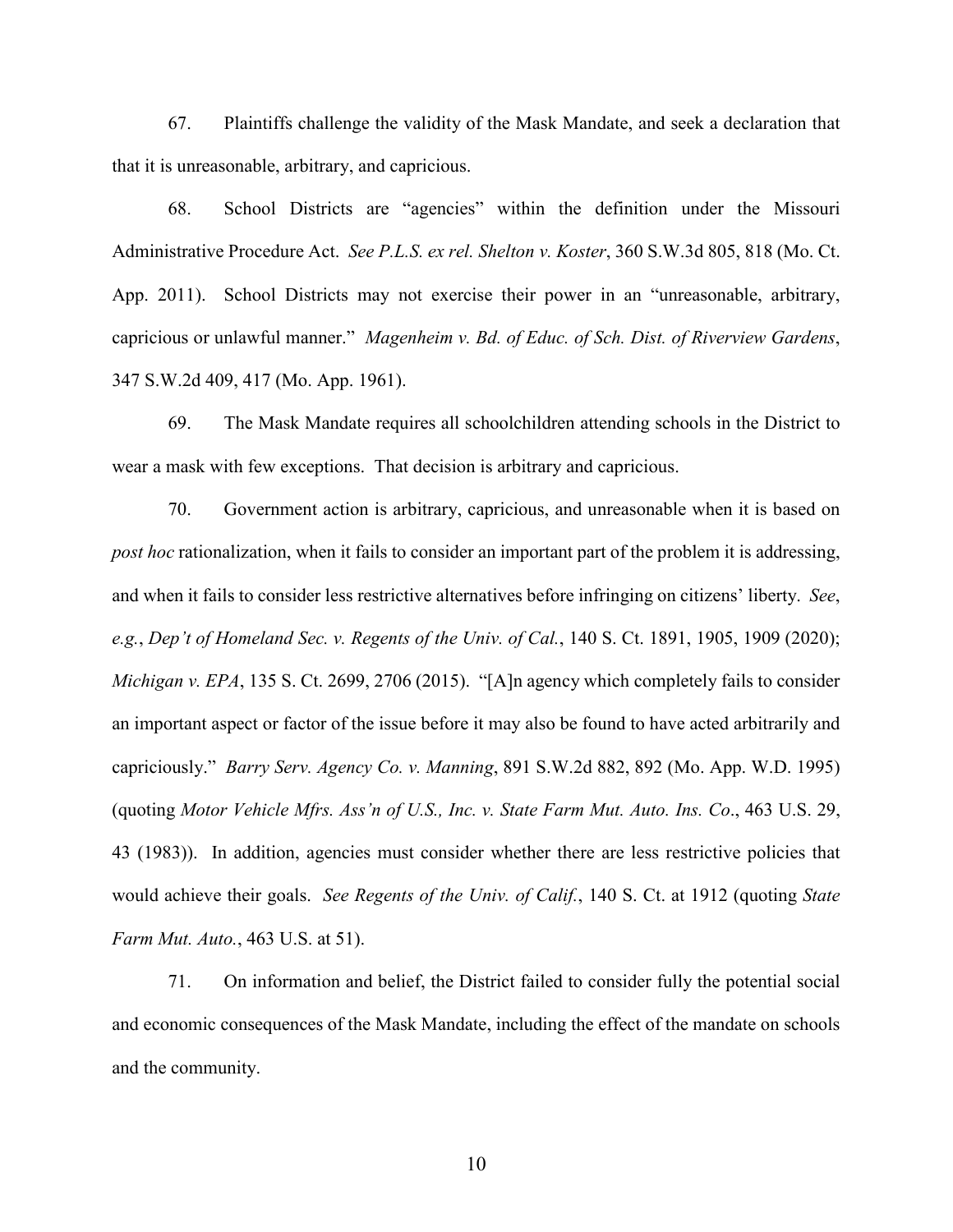72. On information and belief, the District failed to fully consider key characteristics of COVID-19, including severity of disease among different age and risk groups, availability and effectiveness of control measures and treatment options, and the fact that many people have immunity either because of vaccination or prior infection.

73. On information and belief, the District failed to grapple with a large swath of relevant science, data, statistics, studies, or alternatives. That includes failing to grapple with the weakness of the evidence supporting community masking as a mitigation measure, and the significant evidence showing that masking does very little or nothing to prevent the spread of COVID-19.

74. On information and belief, the District failed to consider the harms masking impose on schoolchildren.

75. The factors listed above are not an exhaustive list. Ultimately, the Mask Mandate represents an irrational analysis of the costs and benefits of mandating community masking. For those reasons, and more, the Mask Mandate is unreasonable, arbitrary, and capricious.

# **COUNT FOUR – VIOLATION OF MISSOURI CONSTITUTION, ART. IX, § 1(a)**

76. Plaintiffs incorporate by reference the allegations in all preceding paragraphs.

77. Article IX, § 1(a) of the Missouri Constitution provides schoolchildren a right to a free public education.

78. Since the Mask Mandate arbitrarily prohibits schoolchildren from attending class in-person in the District, serves no legitimate public health purpose, and is unlawful, it violates the rights of schoolchildren in the District to a free public education.

79. To the extent the District provides virtual learning, that is no substitute for inperson instruction and cannot remedy the constitutional violation.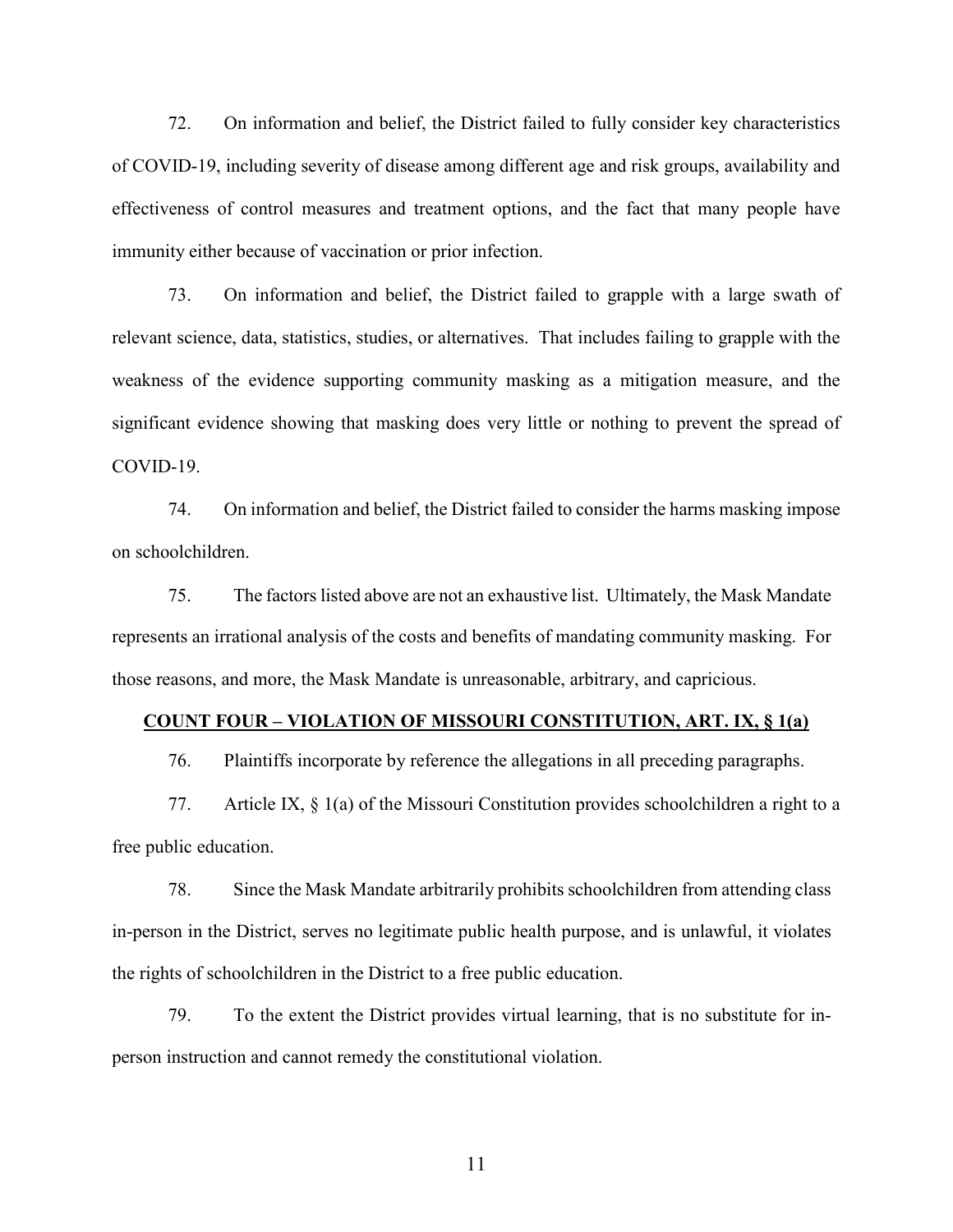### **CONCLUSION**

WHEREFORE, Plaintiff respectfully requests that this Court:

- a. Declare that the Mask Mandate is unconstitutional, unlawful, and/or *ultra vires*;
- b. Declare that the Mask Mandate is arbitrary, capricious, unreasonable, and invalid;
- c. Declare that the District's Mask Mandate is a prohibited order and subject to § 67.265, RSMo;
- d. Enjoin the District and its officers, employees, and agents from enforcing the Mask Mandate or any similar order that has the effect, directly or indirectly, of implementing the Mask Mandate;
- e. Grant relief by injunction, certiorari, mandamus, prohibition, or other appropriate action against the District and its officers, employees, and agents, providing that the Mask Mandate is unlawful, arbitrary, capricious, unreasonable, and invalid;
- f. Enter a final judgment in Plaintiffs' favor on all Counts in this Petition; and
- g. Grant such other and further relief as the Court deems just and proper under the circumstances.

Dated: January 21, 2022 Respectfully submitted,

## **ERIC S. SCHMITT Attorney General of Missouri**

*/s/ James S. Atkins* James S. Atkins, MO Bar #61214 Michael E. Talent, MO Bar #73339 Todd A. Scott, MO Bar #56614 Missouri Attorney General's Office Post Office Box 899

Jefferson City, MO 65102